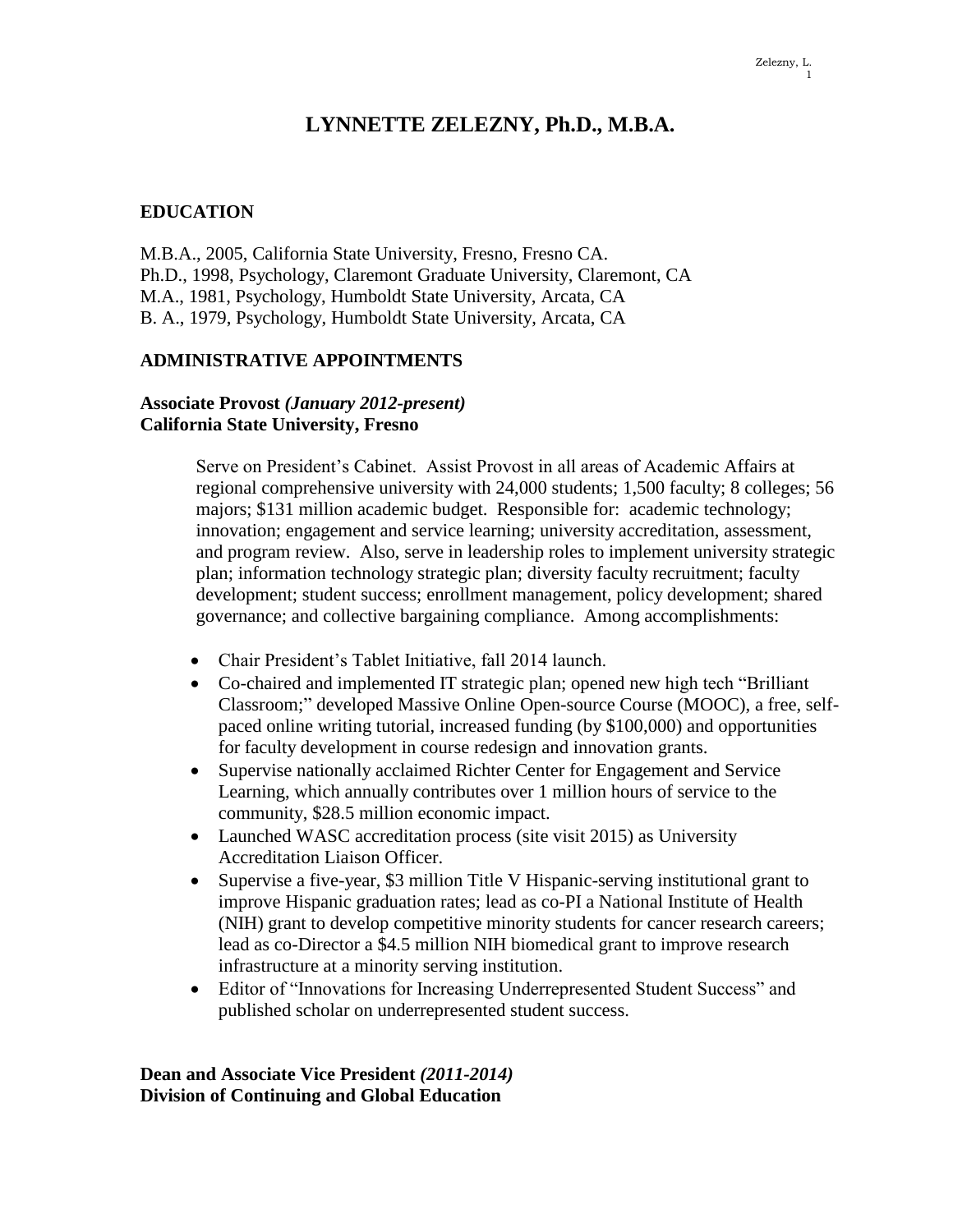## **California State University, Fresno**

Lead self-supported enterprise, which enrolled over 13,000 students. Managed 20 staff and an operating budget of over \$6 million. Responsible for online programs; innovation initiatives; Unitrack; Osher Lifelong Learning Institute; President's Internationalization Task Force; Study Abroad; Fulbright programs; American English Institute; international exchanges and MOUs; Veteran's Transitional Program; and Early Start. Among accomplishments:

- Developed and launched division strategic plan.
- Reorganized Continuing and Global Education operations and staffing to increase efficiency, productivity, and revenues.
- Increased transparency and accountability of operations.
- Renovated office, conference room, Study Abroad, and Passport center facilities (approximately 4000 square feet).
- Increased revenue (by \$5 million) invested back in the university.
- Developed and implemented Early Start for over 2,000 students needing remediation.
- Received CSU Extended Education Grant for "Veteran's Transitional Program."
- Founded Fresno State Passport Center, which generates revenue for study abroad operations.
- Received "Fulbright Top Producing Institution" recognition in 2012 and 2013.
- Implemented Lean processes for International Conditional Admission.
- Increased Osher Lifelong Learning programming, marketing, and participation.
- Increased Study Abroad participation among diverse students by 25%.
- Initiated CEA Accreditation for American English Institute.

## **Associate Dean** *(2008-2011)* **Craig School of Business California State University, Fresno**

Chief operations officer for Craig School of Business: 3,000 students; 90 faculty; \$9 million budget, and \$10 million endowment. Responsible for college administration; HR and personnel; strategic planning; assessment; AACSB accreditation; faculty development; academic technology; student leadership; service learning; internship program; student orientation; advising services; ROTC; and honors program.

- Co-chaired successful AACSB accreditation.
- Supervised and coordinated college assessment of student learning outcomes.
- Reorganized academic technology to improve customer service.
- Designed and launched faculty development programs to improve scholarship and publication activity.
- Co-authored WASC-approved online MBA program.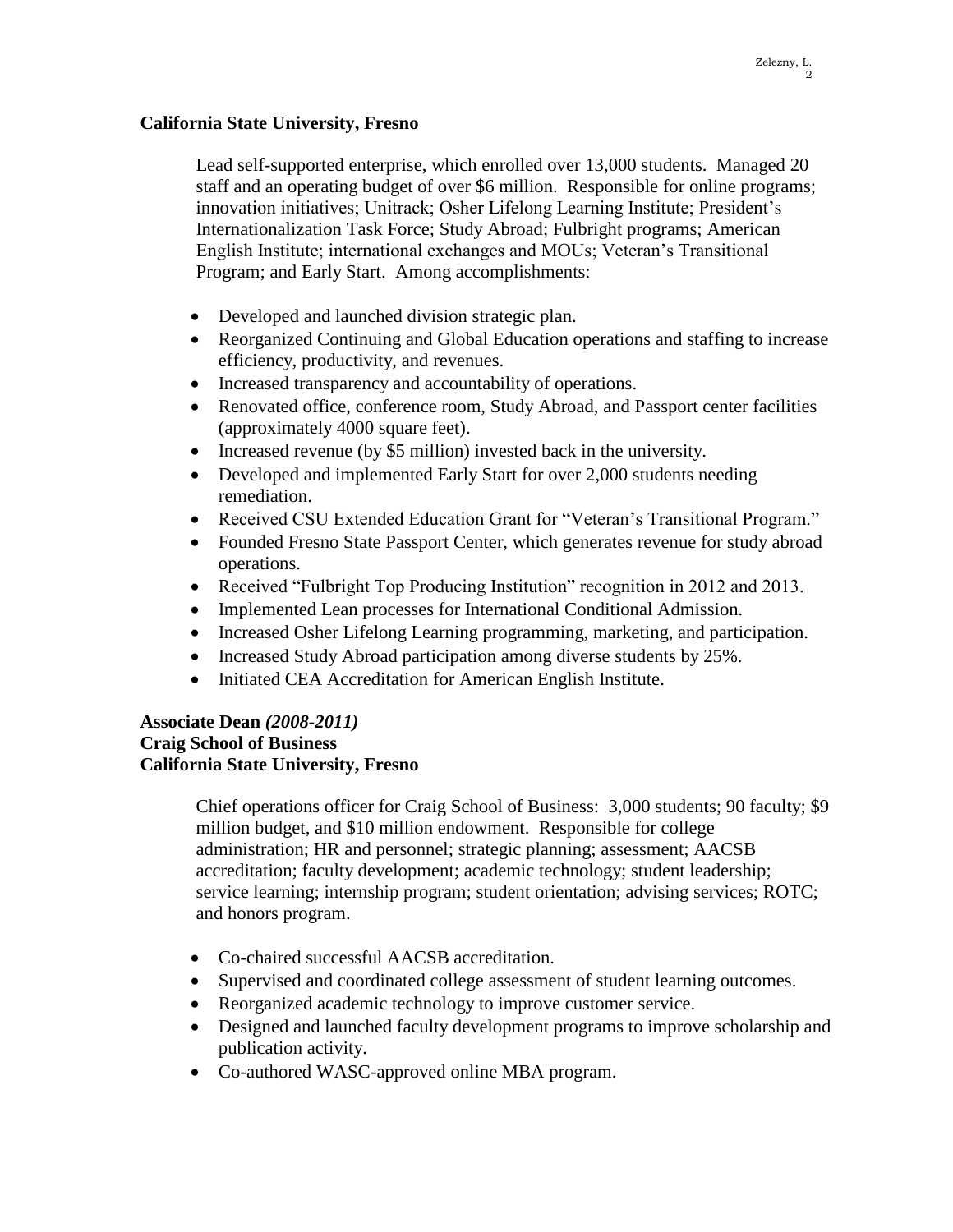#### **Department Chair** *(2006-2008)* **Department of Psychology California State University, Fresno**

Managed largest Fresno State department: 1,100 students; 42 faculty; \$1.6 million budget. Responsible for HR and personnel; strategic planning; budget; assessment; program review; curriculum development; student success; and faculty recruitment, hiring, development, retention, tenure and promotion.

- Launched department strategic plan.
- Recruited and hired six diverse tenure-track faculty.
- Developed endowed student scholarship.
- Launched department newsletter.
- Expanded emeriti relations.

## **FACULTY APPOINTMENTS**

**California State University, Fresno Department of Psychology**

**Professor (2006 to present)**

**Associate Professor (2002-2006)**

**Assistant Professor (1998-2002)**

#### **Lecturer (1988-1998)**

Courses Taught: **Statistics** Experimental Research Methods – Undergraduate and Graduate Environmental Psychology Social Psychology Applied Social Psychology – Graduate Social Psychology and Culture – Smittcamp Honors College Child Psychology and Adolescent Psychology Introduction to Psychology

#### **University of Stockholm, Sweden Psykologiska Institutionen**

#### **Visiting Lecturer (Fall 2001)**

Courses Taught: Organizational Psychology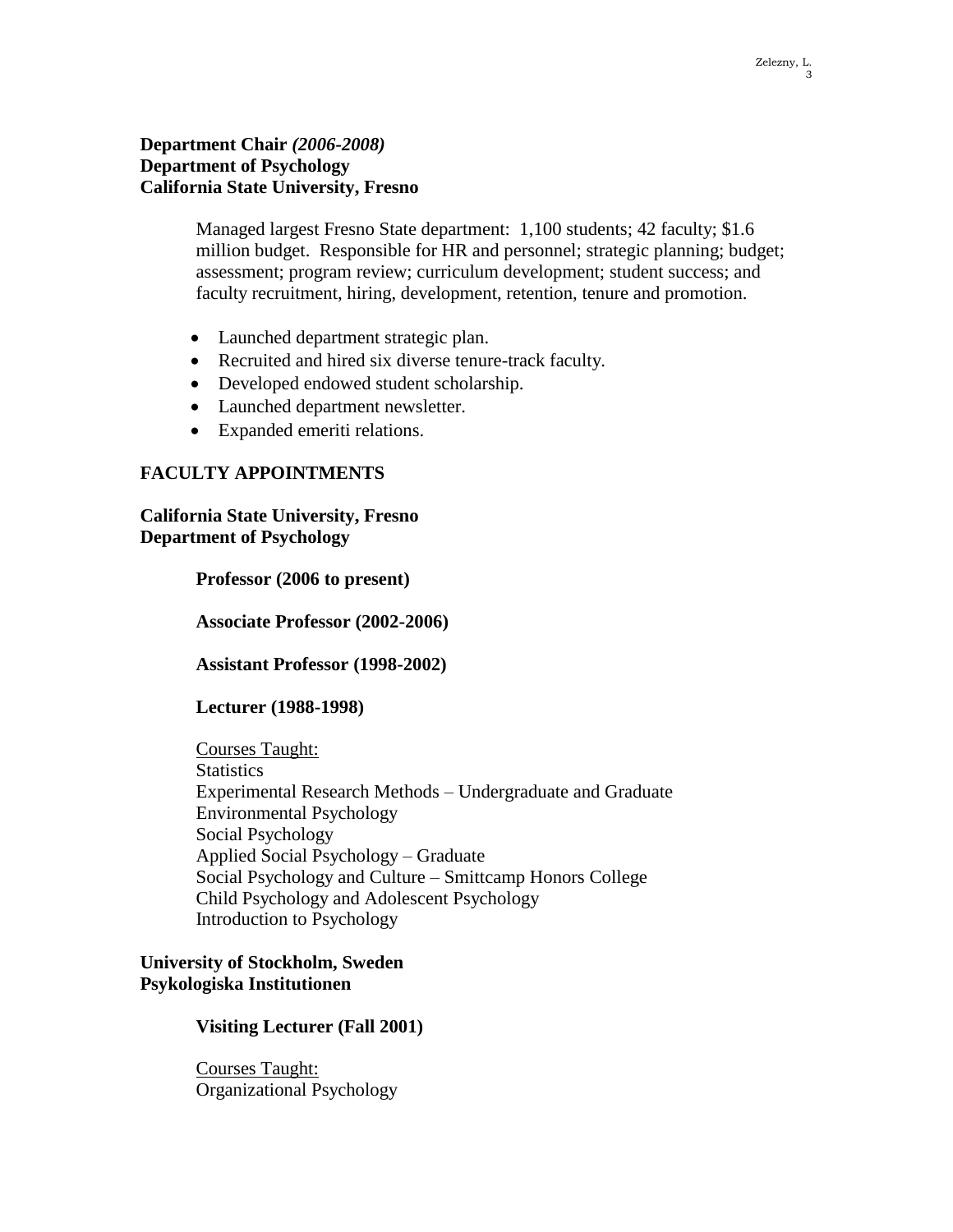Social Psychology

## **HIGHER EDUCATION LEADERSHIP**

- American Association of State Colleges and Universities (AASCU), "Becoming a Provost" program, 2012-2013.
- Fulbright International Education Administrator Grant, Germany, 2012.
- American Council on Education (ACE), Fellow at Towson University, Maryland, 2009-2010. Presidential Mentor: Robert Caret.
- Management Development Program, Harvard University, 2007.
- Executive Leadership Certificate, Wharton School of Business, 2005.

## **EXTERNAL GRANTS**

Title V Grant, 2010-2015, Co-Principal Investigator, \$3.18 million.

- National Institute of Health (NIH) Cancer Grant, 2011-2014, Co-Principal Investigator, \$784,296.
- California State University, Extended Education Grant, "Veteran's Transitional Education" program, 2012-2013, Co-Principal Investigator, \$50,000 seed grant, total contract value of \$102,407.
- National Institute of Health, 2006-2012, Research Infrastructure for Minority Institutions, Co-Director and Senior Behavioral Researcher, \$4.5 million.
- National Institute of Mental Health, 2001-2005, Program Coordinator, Minority Career Opportunities in Research Education and Training Honors Undergraduate Research Training Grant, \$400,000.
- Social Norms Institute, 2002-2005 Research Coordinator, *Social Norms Intervention to Reduce Alcohol Use Among College Students,* \$100,000.
- CSU Forgivable Loan, Doctoral Incentive Program, 2001-2005, \$40,000.

## **INTERNAL GRANTS**

- Health and Human Services, Interdisciplinary Grant on Childhood Obesity, California State University Fresno, 2005.
- Dean's Performance Award, College of Science and Mathematics, California State University Fresno, 1996-2005.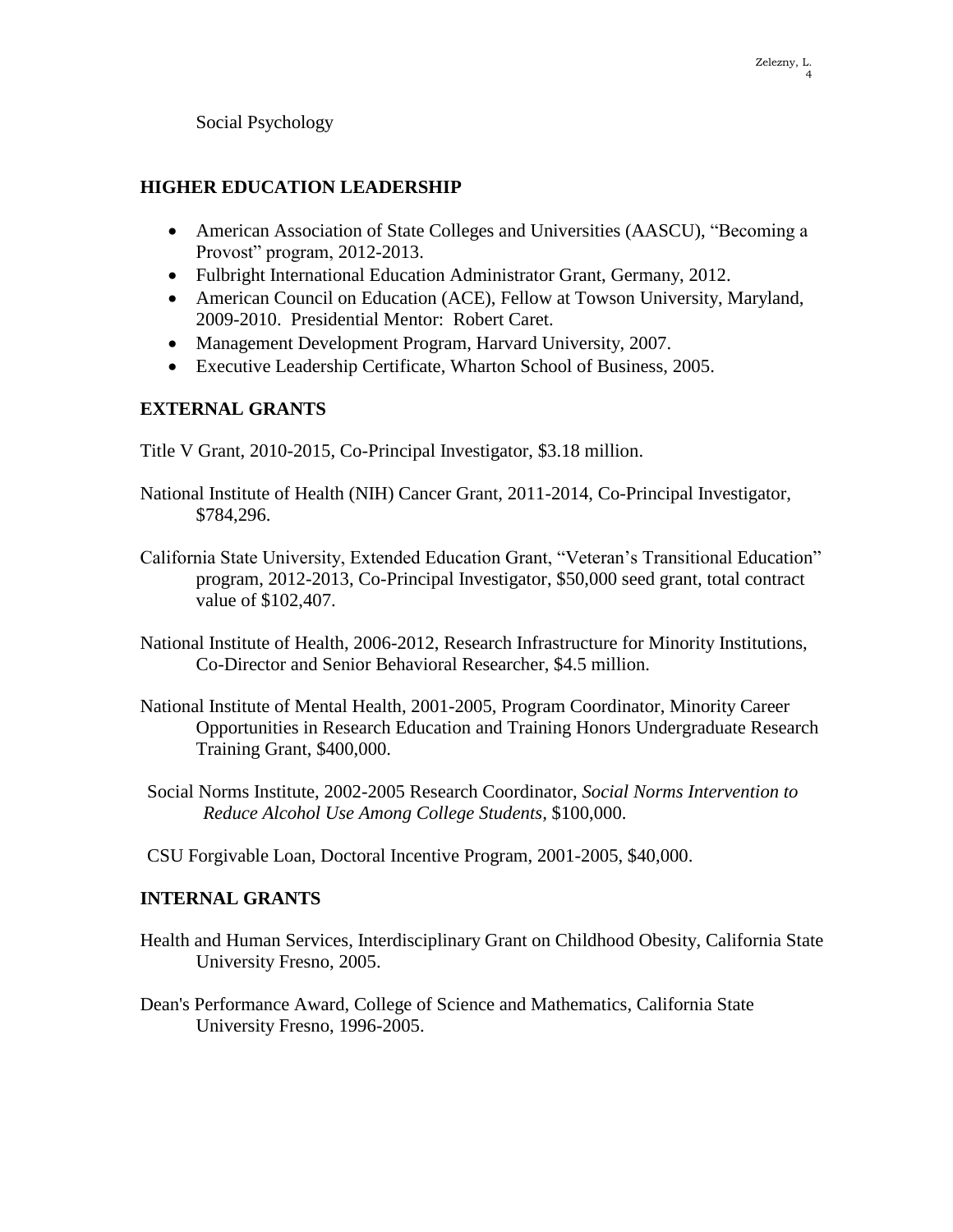- Affirmative Action Faculty Development Award, California State University, Fresno, 2001-02. *Project: Effectiveness of character education to improve student behavior: A meta-analysis.*
- Scholarly and Creative Activities Award, College of Science and Mathematics, California State University, Fresno, 2001-02. *Project: Long-term impact of severe mental illness among Mexican-Americans on families and communities*
- Research, Scholarship, and Creative Activity Award, College of Natural Sciences, California State University, Fresno, 2000-01, *Project: Linking minority mental health research to practice and policy.*
- Affirmative Action Grant, California State University, Fresno, 1999-00. *Project: Improving the utilization of mental health services for Mexican-Americans.*
- Minigrant Award, School of Natural Sciences, California State University, Fresno, 1999-00, *Project: Socialization of women to care for the environment.*
- Creative Scholarship Award, School of Natural Sciences, California State University, Fresno, 1999-00. *Project: Barriers in the utilization of mental health services among Latinos.*
- Research, Scholarship, and Creative Activity Award, School of Natural Sciences, California State University, Fresno, 1999-00. *Project: Environmental education clearing house.*
- Innovative Technology Grant, Center for Enhancement, Teaching, and Learning, California State University, Fresno, 1999-00. *Project: Innovating environmental psychology using service learning.*

#### **PUBLICATIONS**

- Sanchez, R.J., Zelezny, L., & Junn, E. (2013). Promising practices for increasing underrepresented students' retention and graduation. Metropolitan Universities, 24, (2), 5-8.
- Moore, S.D., Statham, R.D., & Zelezny, L. (2013). Extended education's role: Facilitating higher education to historically underrepresented groups. Metropolitan Universities, 24, (2), 9-20.
- Moore, S.D., Sanchez, R.J., Inoue, A.B., Statham, R.D., Zelezny, L., & Covino, W. A. (2013). Leveraging technology to alleviate student bottlenecks: The Self-Paced Online Tutorial – Writing (SPOT). Journal of Continuing Higher Education, (inpress).
- Zelezny, L. (June, 2013). Global collaborations of a social psychologist. Collaborate, Psychology International @apa.org.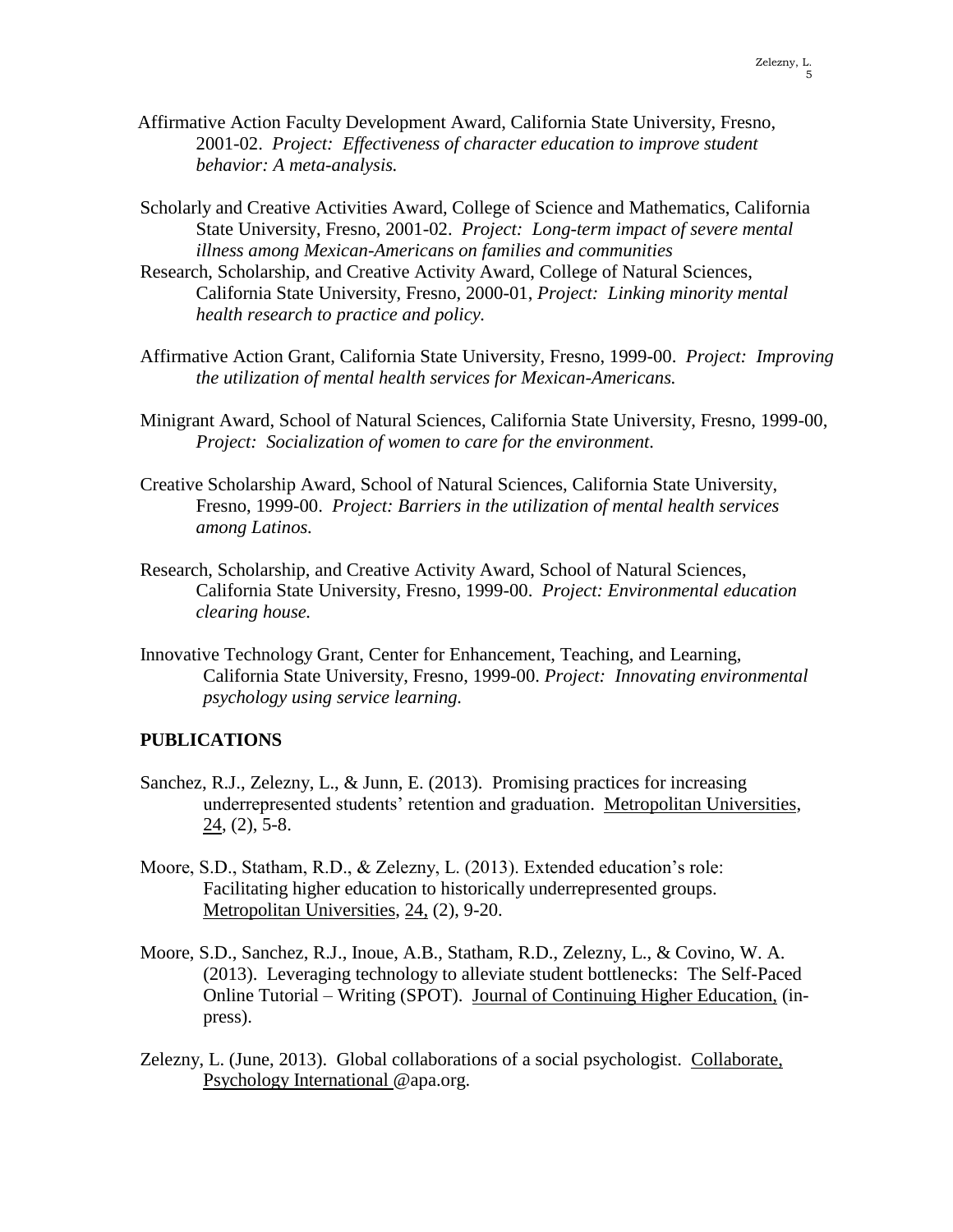- Welty, J. & Zelezny, L. (2011). Aligning the metropolitan university with business, government, and the non-profit sectors. Metropolitan Universities, 21, 5-9.
- Zelezny, L. (2005). Methods in Action  $8<sup>th</sup>$  edition. Pacific Grove, CA: Wadsworth.
- Schultz, P. W. & Zelezny, L. (2003). Reframing environmental messages to be congruent with American values. Human Ecology Review, 10, 126-136.
- Aguilar-Gaxiola, S. A., Zelezny, L., Garcia, B., Edmondson, C., Alejo-Garcia, C., & Vega, W. (2002). Translating research into action: Reducing disparities in mental health care for Mexican-Americans. Psychiatric Services, 53, 1563-1568.
- Zelezny, L. (2001). Educational interventions that improve environmental behaviors: A meta-analysis. In H. Hungerford (Ed.), Essential Readings in Environmental Education (pp. 235-246). Champaign, Illinois: Stipes Publishing L.L.C.
- Zelezny, L. (2000). Methods in Action  $7<sup>th</sup>$  edition. Pacific Grove, CA: Brooks/ Cole.
- Zelezny, L. C., Chua, P., & Aldrich, C. (2000). Elaborating on gender differences in environmentalism. Journal of Social Issues, 56, 443-457.
- Zelezny, L. C., & Schultz, P. W. (2000). Promoting environmentalism. Journal of Social Issues, 56, 365-371.
- Schultz, P. W., Zelezny, L.C., & Dalrymple, N. J. (2000). A multinational perspective on the relationship between Judeo-Christian religious beliefs and attitudes on environmental concern. Environment and Behavior, 32, 576-591.
- Zelezny, L. (1999). Effectiveness of environmental interventions to improve proenvironmental behavior: A meta-analysis. Journal of Environmental Education, 32, 5-14.
- Schultz, W., & Zelezny, L. (1999). Values as predictors of environmental attitudes: Evidence for consistency across 14-countries. Journal of Environmental Psychology, 19, 255-265.
- Schultz, W., & Zelezny, L. (1998). Values and proenvironmental behavior: A fivecountry survey. Journal of Cross Cultural Psychology, 29, 540-558.
- Oskamp, S. Burkhardt, R., Schultz, W., Hurin, S., Zelezny, L., & O'Neil, E. (1998) Predicting household recycling behavior. The Journal of Environmental Education, 27, 1-6.
- Oskamp, S., Zelezny, L., Schultz, W., Hurin, S., Burkhardt, R, O'Neil, E., & Linden, L. (1996). Commingled versus source-separated curbside recycling and long-term participation. Environment and Behavior, 28, 73-91.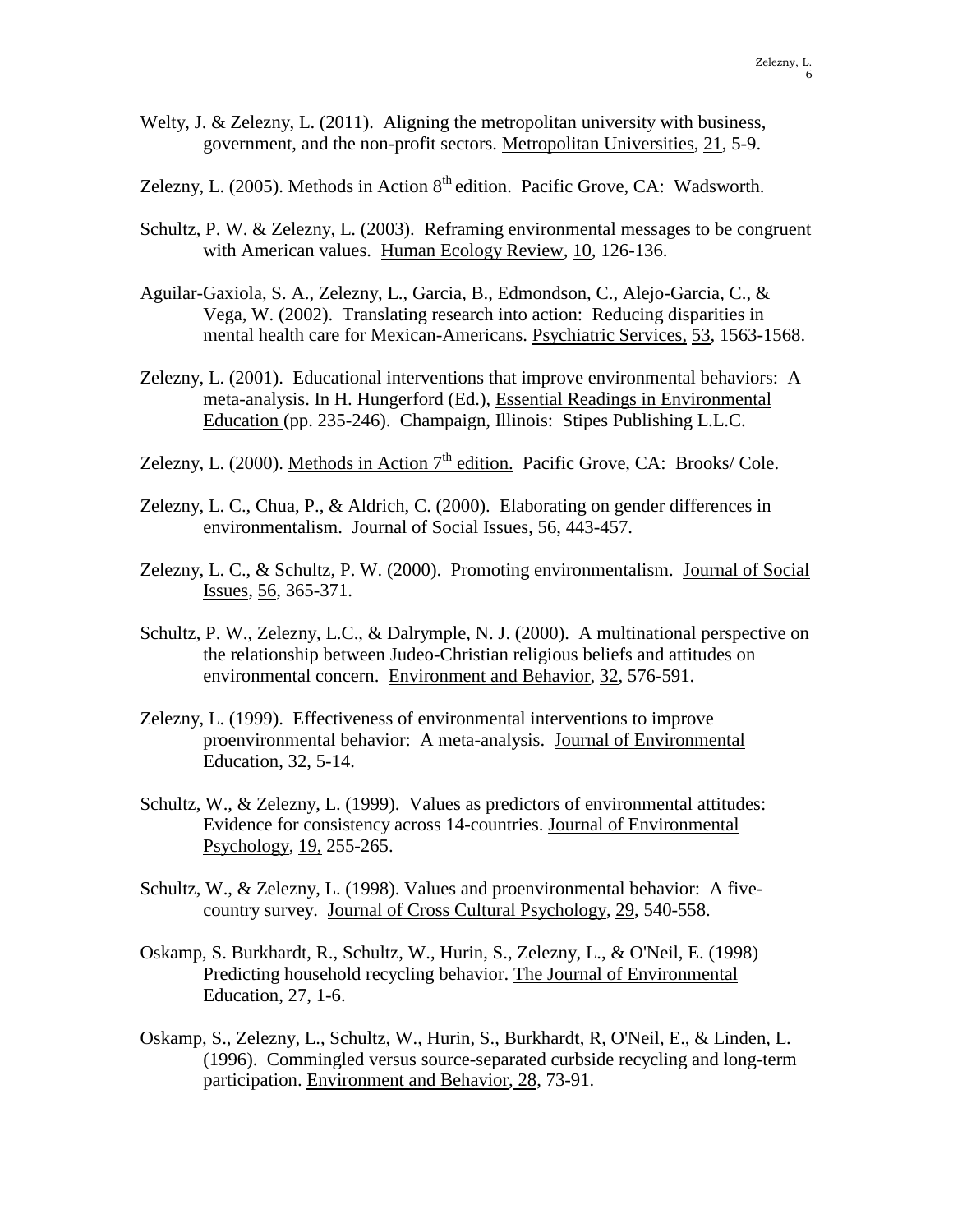#### **EDITED PROJECTS**

- Zelezny, L., Sanchez, R.J., & Junn, E. (Eds.) (2013). Innovations for Increasing Underrepresented Student Success. Metropolitan Universities, 24, (2).
- Welty, J., & Zelezny, L. (Eds.) (2011). Aligning The Metropolitan Universities with Other Sectors. Metropolitan Universities, 21, (3).
- Rodrigues, A., Levine, R., & Zelezny, L. (Eds.) (2007*).* Career Journeys in Social Psychology. Erlbaum.
- *Z*elezny, L. C., & Schultz, P.W. (Eds.) (2000). Promoting Environmentalism. Journal of Social Issues, 56, (3).

#### **CHAIRED RESEARCH SYMPOSIUMS AND INVITED PRESENTATIONS**

- Facilitator on "Diversity and Globalization," Trilateral Conference, Seoul, Korea, October, 2013.
- Speaker on "Culture and Competition," Trilateral Conference, Beijing, China, April 2007.
- Co-presenter "Linking mental health research to practice and policy to reduce ethnic disparities: A model of translation action research," at a special meeting on *Reducing Ethnic Disparities in Health Care* sponsored by the National Institute of Mental Health at the University of California, Los Angeles, Los Angeles, CA, May 2000.
- Chaired **"**Environmentalism in the 21st Century" at the meeting of the *Society for the Psychological Study of Social Issues* at the University of Michigan, Ann Arbor, MI, June 1998.
- Invited Presentation "Applied Action Research: Integrating Theory, Action and Social Concern in Undergraduate Teaching" for the *Council on Teaching Undergraduate Psychology* at the meeting of the Western Psychological Association. Seattle, WA, April 1997.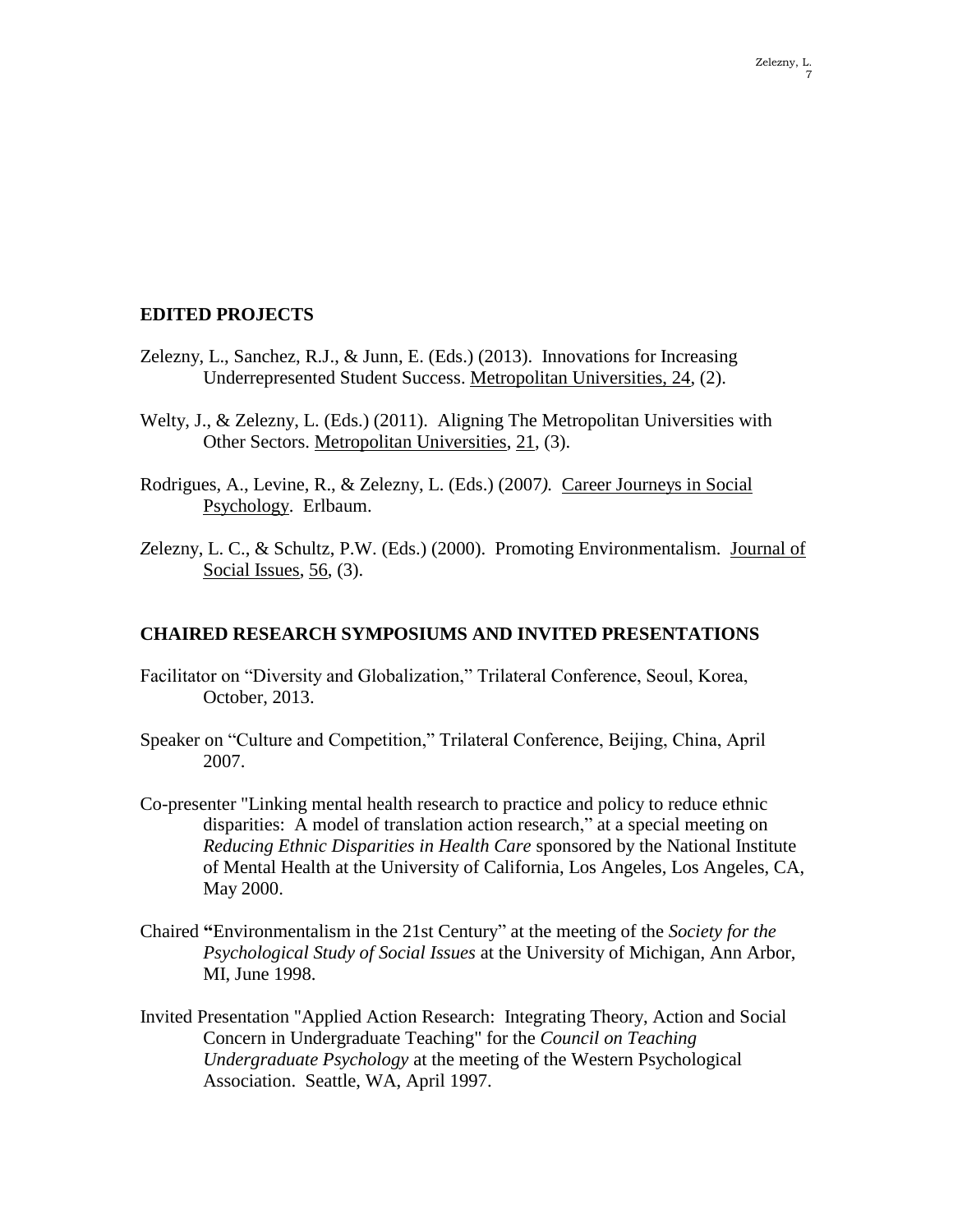## **UNIVERSITY SERVICE**

President's Cabinet, 2012-present. Presidential appointment: Chair of President's Tablet Initiative, 2013- present. Presidential appointment: Chair of President's International Task Force, 2011-present. Senior International Officer, 2011-present. Accreditation Liaison Officer, ALO, WASC, 2012-present. Senior Academic Technology Officer, 2012-present. Senior Technology Leadership Team (STLT), 2012-present. Provost's Leadership Team (PLT), 2008-present. Provost's Administrative Leadership Team (PALS), 2011-present. Student Success Task Force, 2012-present. Graduation and Retention Task Force, 2012-present. Student Fee Committee, 2012-present. Co-chair, Women's Campus Connection, 2012-present. President, Phi Kappa Phi Honor Society, 2008-2010. Presidential Appointment, Committee on Integrated Marketing, 2009-2011. Presidential Appointment, Committee on Alcohol Awareness, 2005-present. Chair, Council of Chairs, 2006-2008. NCAA, Gender Equity Subcommittee, 2006-2008. Institutional Review Board, 2003-2007. Program Coordinator-National Institute of Mental Health Career Opportunities in Research Honors Program, 2001-2005. University Research Awards Committee, 1999-2002. Interim Chair, University Research Awards Committee, 2000-2001. Psychology Human Subjects Committee 1996-2006. Director, Psychology Honors Program, 1998-2000. Advisory Board, Fresno State McNair Program, 1999-present. Chair, College of Science and Mathematics Research Committee, 1999-2000. University Writing Competence Subcommittee,1995-2005. Environmental Science Joint Degree Program, Fresno State and UC, Riverside, 1998-2000. Joint Psychology/ MBA Program,1998-present. Interim Undergraduate Psychology Advisor, spring 1998. Chair Graduate Thesis Committees,1998-present. Director, Applied Social Research Team, 1995-2006. Faculty Mentor for California Pre-doctoral Fellowship, 1999-2000. Faculty Mentor for Psychology Honors program (1995-96, 1996-97, 1997-98, 1998-99,1999- 00, 2000-01, 2001-02). Faculty Mentor for McNair Scholarship Program (1996-97, 1998-99, 1999-00, 2000-01, 2001-02, 2003-04).

Advisor to the Psi Chi Psychology Honor Society, 1998-2000.